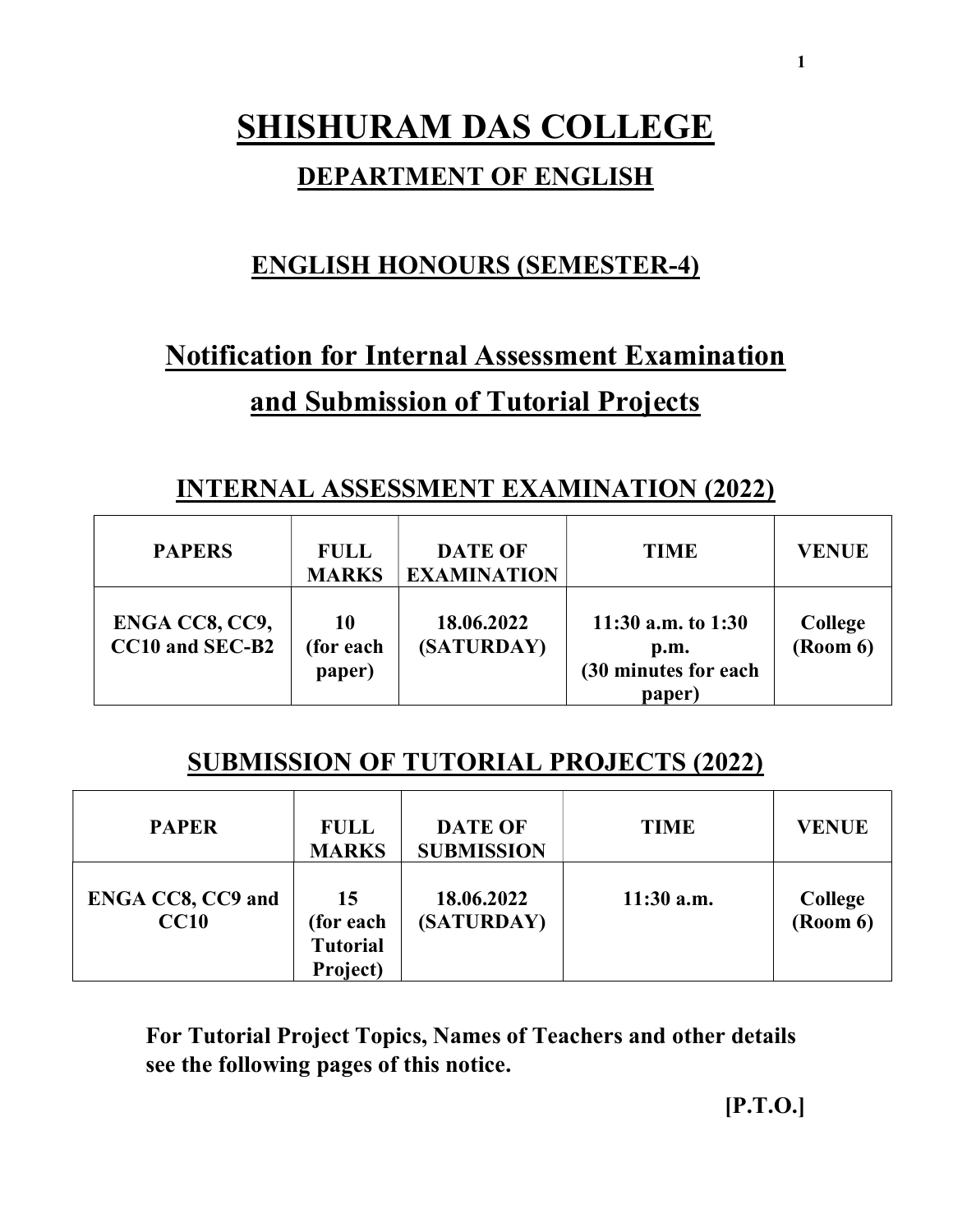# The Topics of Tutorial Projects and names of the respective teachers (already given earlier) are again given below:

#### ENGA SEMESTER 4

#### Paper: ENGA CC8

Name of Teacher: Meghnath Das (MD Sir) Mobile/WhatsApp: 9851839418 E-mail: meghnathdas1988@gmail.com

#### Tutorial Project Topic

Describe the Two Life-Styles of Sir Roger, Both at Home and at Church.

#### Paper: ENGA CC9

Teacher: ABHINANDAN MALAS (AM Sir) Mobile/WhatsApp: 7044807761 E-mail: amsir.2020@rediffmail.com

Tutorial Project Topic

Discuss How John Keats Presents the Autumn Season in His Poem "Ode to Autumn".

[P.T.O.]